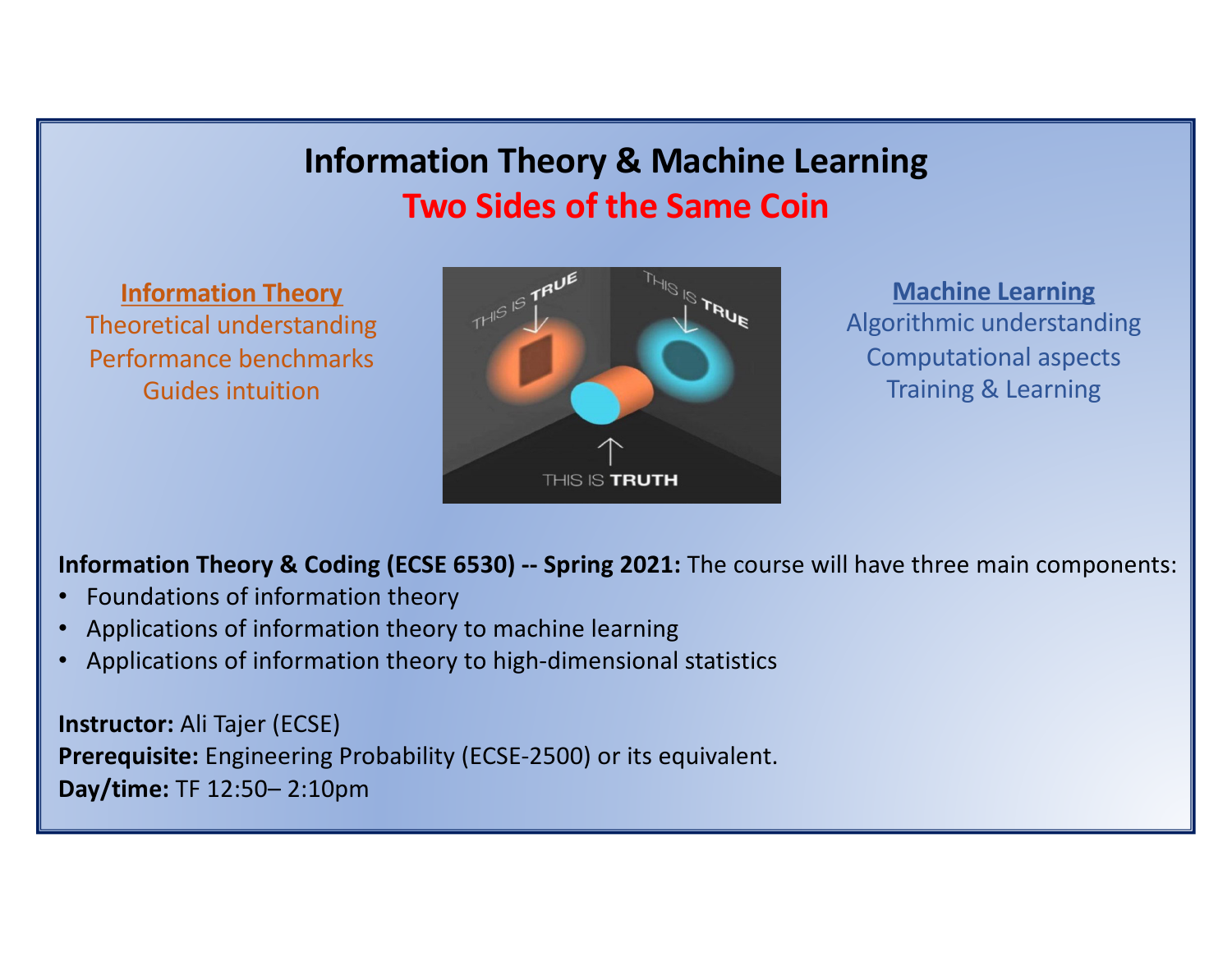## ECSE 6530 - Information Theory

## Part I - Information Measures & Applications in ML

#### 1- Information  $& Entropy$

- 1. Entropy: axiomatic characterization
- 2. Properties of entropy
- 3. Entropy & submodularity
- 4. Relative entropy
- 5. Differential entropy
- 6. Properties of differential entropy

#### 2 - Information Geometry

- 1. Divergence
- 2. Conditional divergence
- 3. Properties of conditional divergence
- 4. Mutual information
- 5. Properties of mutual information
- 6. Conditional mutual information
- 7. Properties of conditional mutual information
- 8. Geometric interpretation of mutual information
- 9. Variational characterization of mutual information
- 10. Sufficient statistics

#### 3 - Applications of Information Measures in Machine Learning

- 1. Sensor placement
- 2. Clustering
- 3. Estimating entropy
- 4. Estimation mutual information
- 5. Feature selection via information gain scores
- 6. Independence testing
- 7. Machine learning on distributions
- 8. Structure learning in graphical models
- 9. Maximum entropy density estimation
- 10. Information projection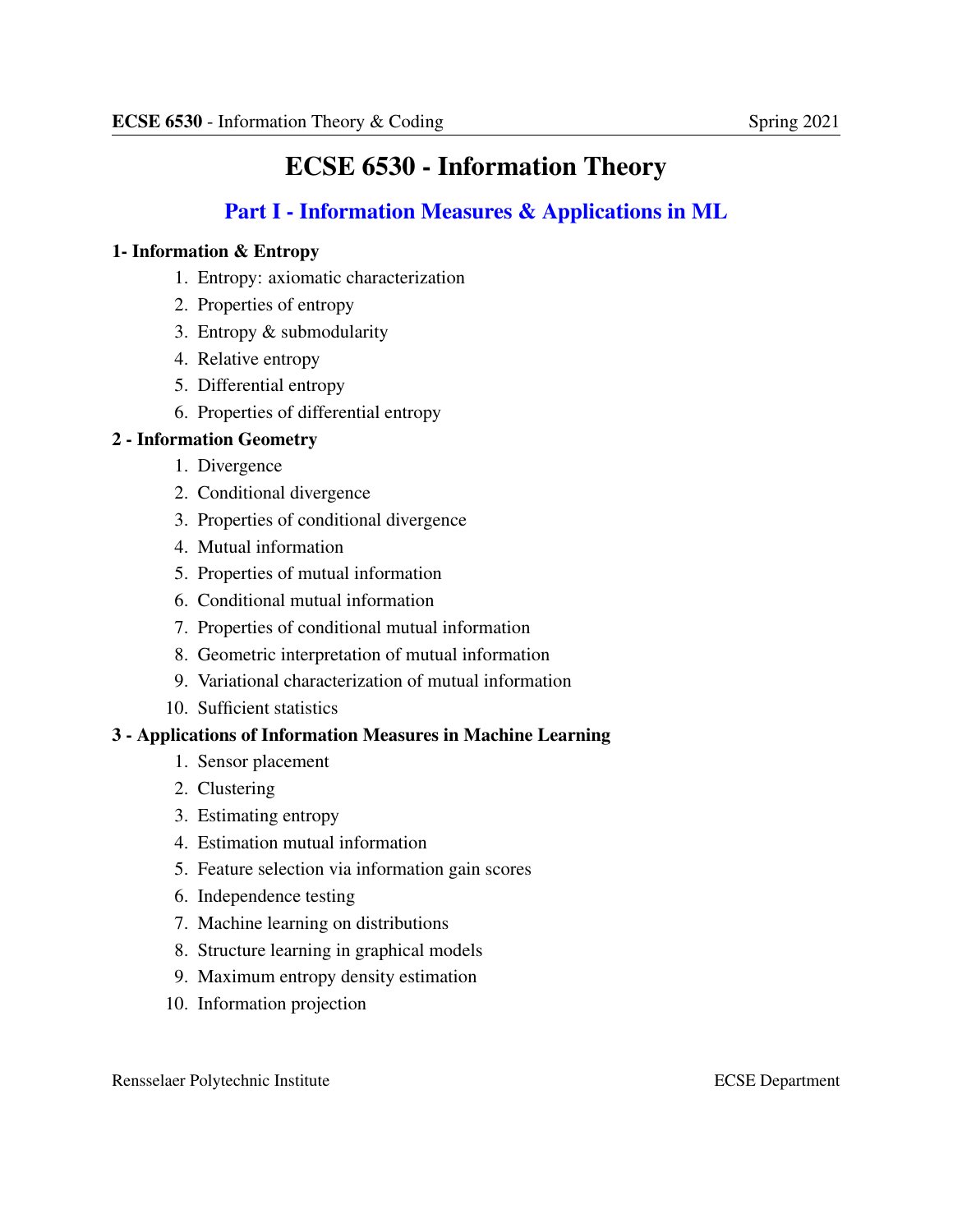### Part II - Data Compression & Applications in ML

#### 4- Source Coding & Applications in ML

- 1. Basics of course coding
- 2. Source coding theorem
- 3. Kraft and McMillan theorems
- 4. Huffman codes
- 5. Prefix codes
- 6. Minimum description length principle
- 7. Rate distortion theory

#### 5 - Applications of Source Coding in Machine Learning

- 1. Empirical risk minimization
- 2. Histogram classifiers
- 3. Decision tree classifiers
- 4. Unbounded loss functions and infinite classes
- 5. Histogram regression
- 6. Universal prediction
- 7. Information bottleneck

## Part III - Information Theory & High-dimensional Statistics

#### **6 - Statistical Decision Theory**

- 1. Parametric data models
- 2. Non-parametric data models
- 3. Best estimator
- 4. Risk functions (Bayes and minimax)
- 5. Relationship between Bayes and minimax risks
- 6. Tensoring experiments
- 7. Sample complexity information